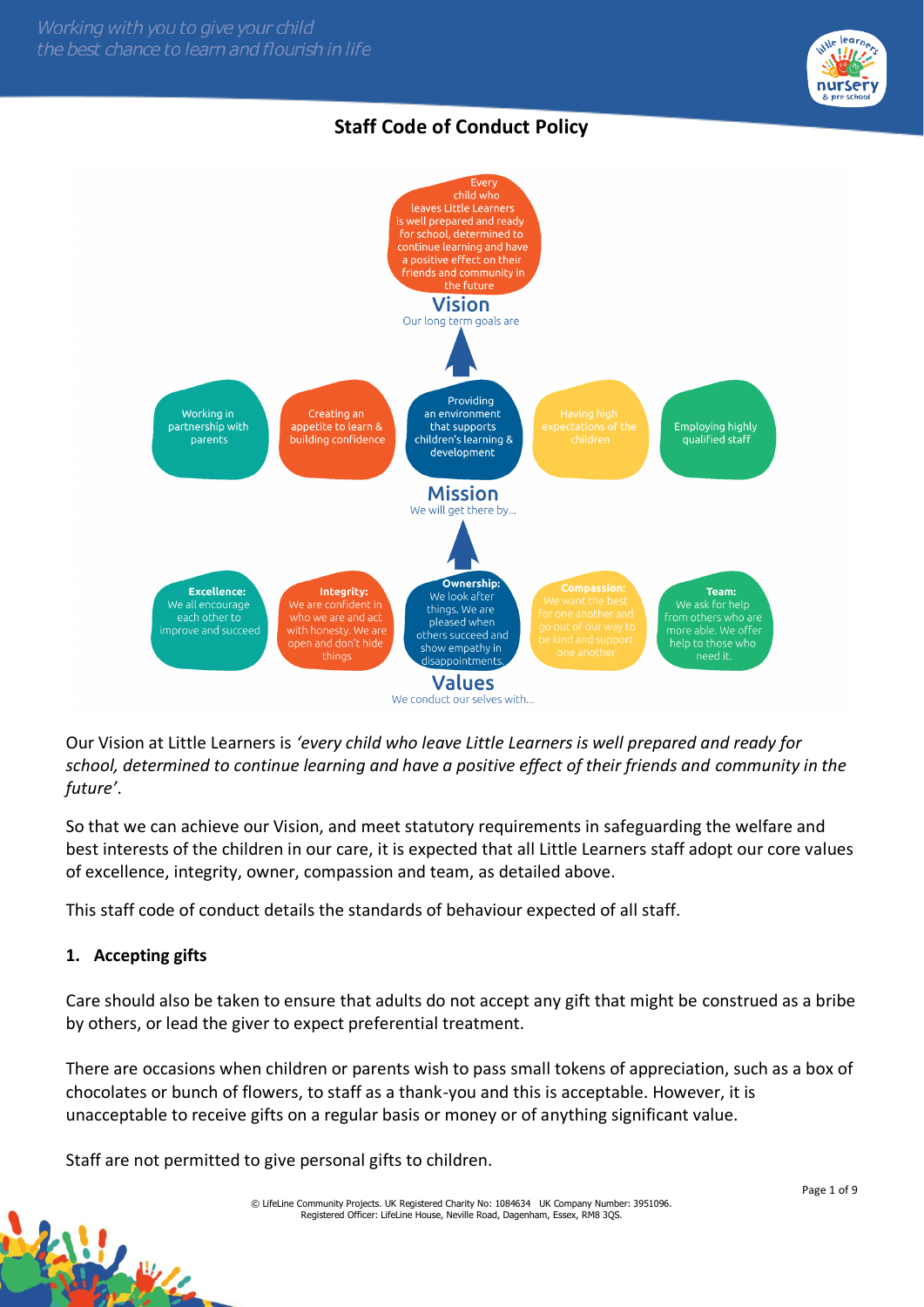

Staff must ensure that they are not unfit for duty as a result of the effects of alcohol or drugs. Staff should be aware of the lasting effects of alcohol and drugs, both prescription and illegal, and ensure that any consumption of these substances does not impair their ability to discharge their duties. The following applies to all staff:

- a) Staff are not permitted to be under the influence of alcohol, or any other substance which may affect their ability to care for children.
- b) If staff are seen to be under the influence alcohol or any other substance they will be escorted off the premises immediately.
- c) If staff are on medication they must inform the manager/deputy manager about what medication they are taking, the date it was issued and the date they should no longer need it.
- d) Staff will only be allowed to work directly with children if medical advice confirms that the medication is unlikely to impair that staff member's ability to look after children properly.
- e) If medication seems to be impairing the ability of staff to look after children medical advice will be sought from a medical professional by the manager or deputy manager.
- f) Staff medication on the premises must be securely stored, and out of reach of children, at all times.
- g) Staff medication is not allowed in the children's room.
- h) Staff who do not adhere to this will be in breach of the staff code of conduct and will be subject to disciplinary proceedings.

Failure to meet the requirements of this policy may result in disciplinary action.

# **3. Communication with Children and Parents (including the Use of Technology)**

Communication between children and adults, by whatever method, should take place within clear and explicit professional boundaries. This includes the wider use of technology such as mobile phones, text messaging, e-mails, digital cameras, videos, web-cams, websites and blogs. Staff should not share personal information with a child or parent other than that which might be appropriate as part of their professional role. They should not request, or respond to, any personal information from the child or parent, other than that which might be appropriate as part of their professional role. Staff should ensure that all communications are transparent and open to scrutiny.

Staff should also be circumspect in their communications with children so as to avoid any possible misinterpretation of their motives or any behaviour which could be construed as grooming. They should not give their personal contact details to children and parents including e-mail, home or mobile telephone numbers, unless the need to do so is agreed with the Nursery Manager and parents/carers. E-mail or text communications between an adult and a child outside agreed protocols may lead to disciplinary and/or criminal investigations. This also includes communications through internet based web sites. Internal e-mail systems should only be used in accordance with the LifeLine's Data Protection policy.

# **4. Confidentiality**

West

As a member of the Little Learners staff team you will have access to confidential information. You may also have access to or be given highly sensitive or personal information. These details must be kept confidential at all times and only shared when it is in the interests of the child to do so.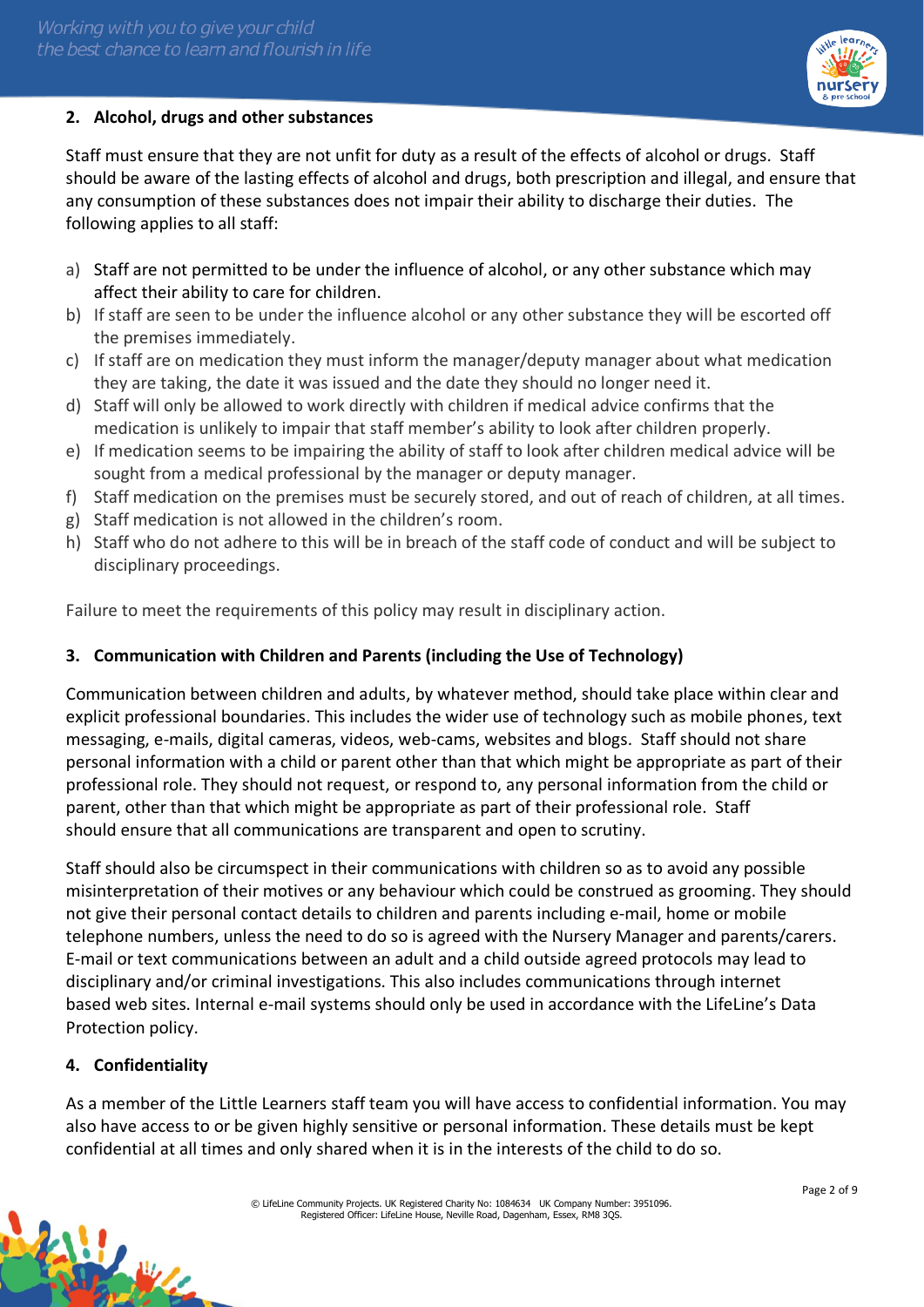

If you are in any doubt about whether to share information or keep it confidential you must seek guidance from the Nursery or Deputy Manager or the Designated Safeguarding Lead.

In order to comply with the Data Protection Act 1998, staff must treat personal and sensitive personal information as follows:

- a) Written records and correspondence should be kept securely at all times.
- b) Information relating to staff, parents or children public must not be disclosed either orally or in writing to unauthorised persons.
- c) Information relating to staff, parents or children must not be given over the telephone unless the caller has given details of their right to ask for such information. Staff should check on the caller's right to information by obtaining their telephone number and calling back to check their identity or by asking for a written request for information.
- d) Confidential matters relating to staff, parents and children should not be discussed in areas where they may be heard by passers-by, for example corridors, reception.
- e) Staff are not permitted to make statements or write letters to the media about Little Learners business.

## **5. Contact with children and parents outside the nursery**

W.

While Little Learners encourages positive relationships between staff and families, these need to be of a professional nature for as long as the staff member has a professional responsibility towards that child.

Staff should be aware that social contact with children and families who use our nurseries may leave them vulnerable to allegations and staff are strongly advised to inform the Nursery Manager of social contact with children or their parents. Social contact in certain situations can be misconstrued as grooming.

To prevent any misunderstandings, staff should be aware of the following guidance and good practice:

- Children and/or parent visits to your home should not occur, unless the reason for this has been clearly established and agreed with the Nursery Manager.
- In no circumstances should children and parents assist with chores or tasks in your home or the homes of your friends and family.
- It is good practice to approve any planned social contact with children or parents with the Nursery Manager.
- Contact with children and families may leave staff vulnerable to allegations. In order to prevent this, staff are strongly advised to notify the Nursery Manager of any contact with families.
- There may be situations in which children or parents seek to establish social contact where it is not possible to notify the Nursery Manager in advance (i.e. coincidental meetings in a social setting). In these cases staff should exercise professional judgement and are advised to notify the Nursery Manager at the earliest opportunity.
- When social contacts occur through interests outside of work or through personal or family networks staff are advised to take care in maintaining appropriate personal and professional boundaries.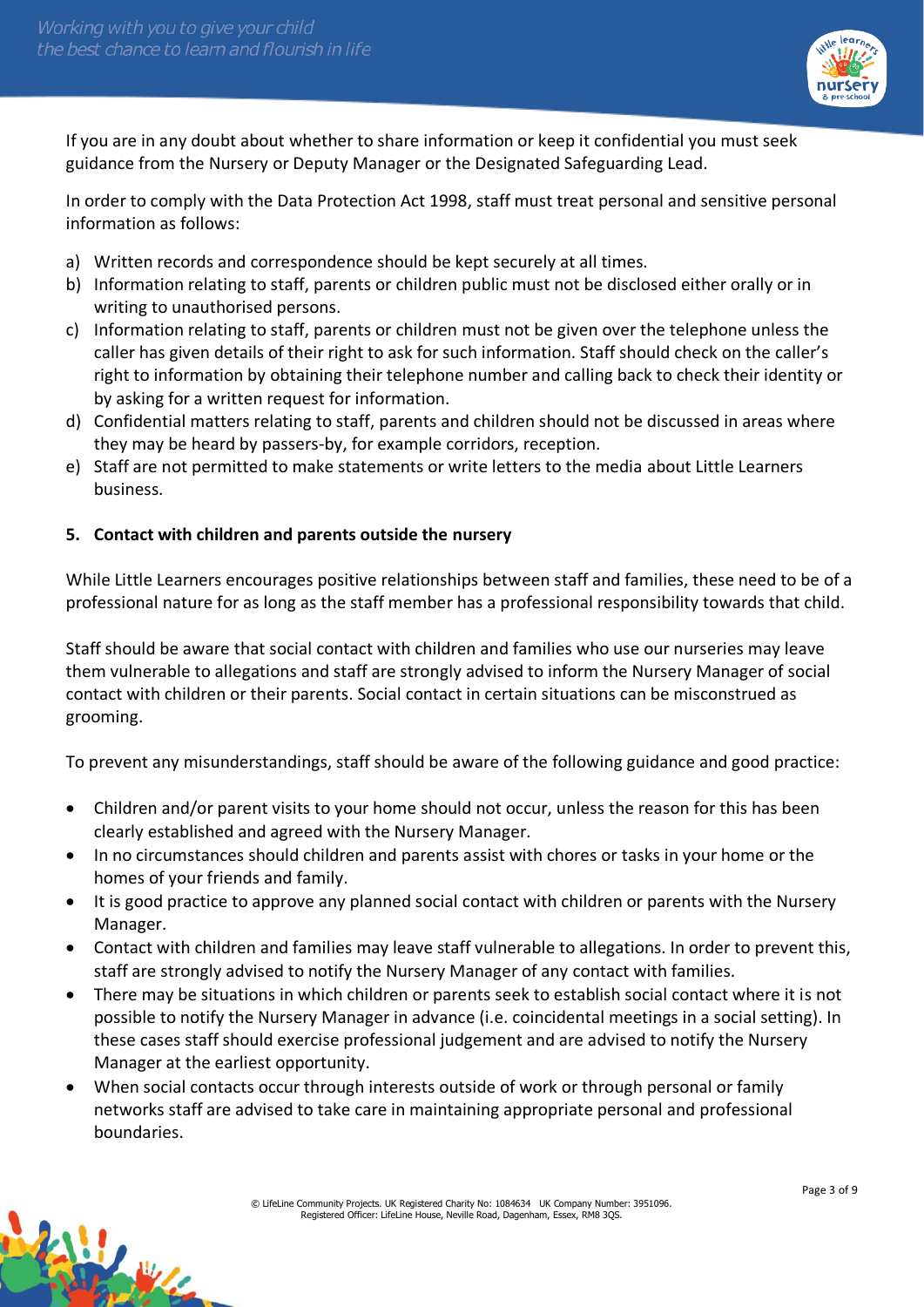

- If staff believe that any social contact with a child or parent may give rise to concern they are must report this to the Nursery Manager.
- It is recognised that in some cases staff may need to support a parent in particularly difficult circumstances. In these situations, staff should be aware of the potential for the parent to become dependent on the staff member outside of their professional role. In such situations staff should discuss with the Nursery Manager, and if appropriate a referral will be made to the appropriate support agency.
- Staff must report and record any situation that they believe may place a child at risk, compromise the centre, or their own professional standing.
- Staff are not permitted to babysit children who attend Little Learners.

## **6. Differences of opinion**

Inevitably there will be times when a difference of opinion occurs between individual staff members. If this happens the individuals will discuss the issue away from the children at an appropriate time having arranged cover if necessary. The discussion will take place in a respectful manner with both parties aiming to listen as much as they talk. In most cases staff should be able to resolve any difficulties with each other and reach a conclusion that is satisfactory to both parties.

If the meeting does not resolve the situation the matter will be referred to the Deputy or Nursery Manager.

The Grievance procedure may be followed if it is not possible to resolve a difference of opinion after talking to Deputy and/or Nursery Manager.

#### **7. Dress code**

While dress and appearance are matters of personal choice and self-expression, at work we should dress in ways which are appropriate to our role at work and this may need to be different to how we dress when not at work. The clothes we wear should be appropriate for the tasks and the work we need to undertake at the centre. Dressing in a manner which could be considered as inappropriate could render us vulnerable to criticism or allegations.

At Little Learners we provide a uniform, consisting of polo shirts and cardigans, which should be worn on a daily basis unless stated otherwise by the manager. Smart suitable trousers also form part of the uniform which you are expected to provide for yourself.

Shoes are not to be worn within the nursery. Suitable footwear must be worn that enables staff to be active with the children. All sandals must have a strap at the back of the heels and shoes must be suitable to run in. High heels are not appropriate and open toed shoes, sandals and flip flops are not permitted.

All body piercings (except studded earrings) and tattoos are expected to be covered at all times. Staff are not permitted to wear hooped earrings at work.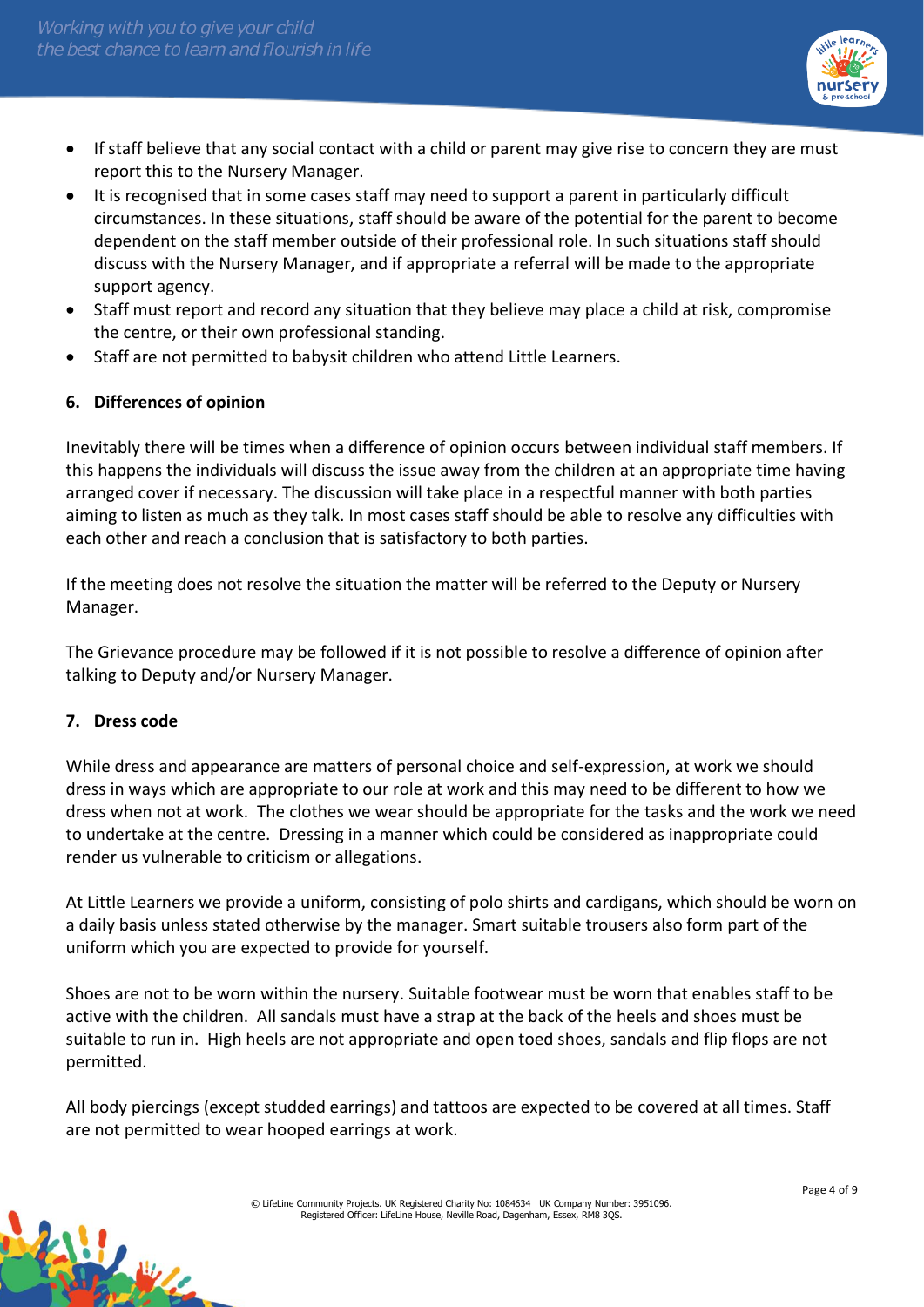

## **8. Holidays**

Our nurseries are closed on all weekends and bank holidays. Annual leave must be booked in advance and approved by the Nursery Manager.

## **9. One to one situations with children**

For most of the time staff will be working alongside colleagues. There may be occasions when staff need to work with children one to one e.g. when changing a child.

One to one situations have the potential to make children more vulnerable to harm by those who seek to exploit their position of trust. Staff working one to one with children may also be more vulnerable to unjust or unfounded allegations being made against them.

For these reasons it is essential that staff follow the following procedures:

- No member of staff should be working with children in an area where they are not visible to others. Staff must not work in rooms which have doors and windows which do not allow other staff and adults to see in. Glass panes must not be covered.
- Your room leader and colleagues must be aware of where you are going before you leave your allocated room, conservatory or garden to go to another part of the nursery.
- Always report any situation where a child becomes distressed or angry during 1:1 situations to the room leader, Deputy or Nursery Manager and document the incident.

#### **10. Physical Contact**

Staff need to be aware of sensitivities about physical contact with children. Contact between staff and the young children we work with is appropriate for a variety of reasons, including:

- Providing calming/reassuring/comforting contact.
- Offering support by holding hands.
- A gentle touch on the arm to re-focus attention.
- Guiding (without force) a child away from a situation or location.

We need to ensure that physical contact is appropriate and leaves neither child nor adult vulnerable to allegations of abuse. Factors to consider might include:

- Knowledge of the child, e.g. history/background.
- Age (and age difference)  $-$  of child and adult.
- Context where, when, why.
- Relationship between staff member and child.
- Gender.

W.

#### **11. Physical Intervention**

On occasions we may need to use planned physical intervention to keep children and adults safe in our nurseries.

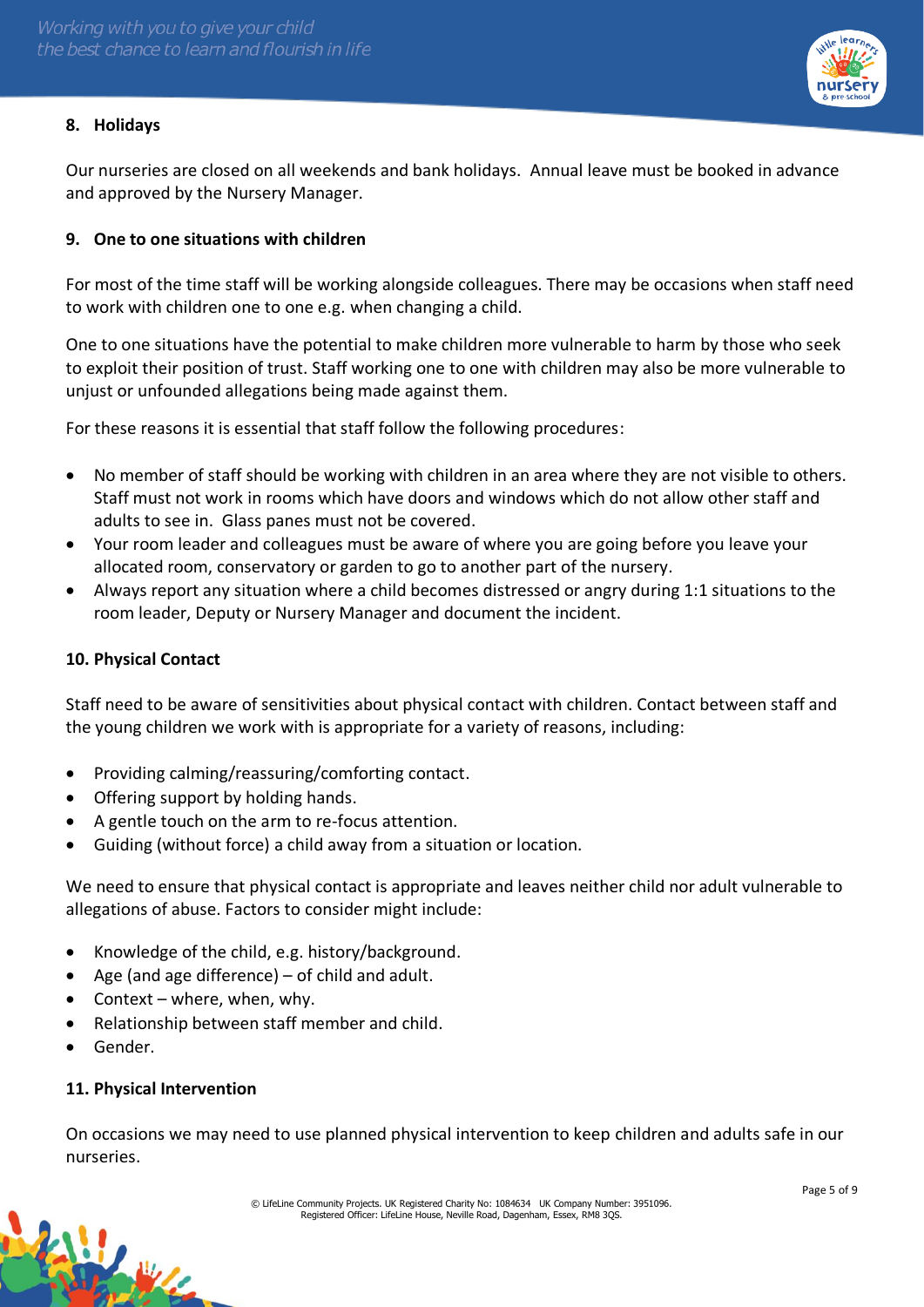

Physical intervention is where practitioners use reasonable force to prevent children from injuring themselves or others or damaging property.

Physical intervention is an action of last resort and is not a substitute for strategies which promote positive behaviour as outlined in our 'Achieving Positive Behaviour Policy'.

Physical intervention involves actions in which one restricts the movements of another against resistance. It is not the same as other forms of physical contact such as manual prompting, physical guidance or simply support which might be used in play or for reassurance. It is always a good idea to have the support of a colleague if needing to support children using physical intervention. When calling for support use the language 'support please', not help as this may cause undue distress for the other children.

If circumstances arise that require physical intervention, if at all possible ask for help from a colleague who can:

- Reduce the risk of injury (to staff or child).
- Act as a witness to the situation (for the protection of adult and child).
- Diffuse the situation your colleague may not be the focus of anger and could take over.
- Remove other children from the situation.

The types of intervention which may be appropriate:

- Holding a child without injury until they calm down.
- Controlling the child's movements which pose a danger (e.g. holding the arms against the side of the body).
- Standing by the side of the young person is likely to minimise the risk to adult and child.
- The holding of a child's arms or legs to prevent/restrict striking/kicking that is causing injury to themselves or another.
- The use of sufficient physical force without causing injury to remove a dangerous object from a child's grasp.
- Physically preventing a child from exposing themselves to possible danger by leaving the premises.

#### **11.1 Corporal Punishment**

W.

It is illegal to use corporal punishment. Corporal punishment may be defined as any act or threat of an act, such as hitting, kicking, slapping, punching, poking, prodding, biting, throwing an object, rough handling etc, which causes or threatens harm.

Any use of physical restraint must be recorded. The Nursery Manager will monitor incidents.

Different staff respond in different ways to psychological stress. Support following incidents where physical intervention has been used should reflect the individual needs and strengths of each member of staff including, where necessary, time for the member of staff to have a breathing space and de-brief after an incident.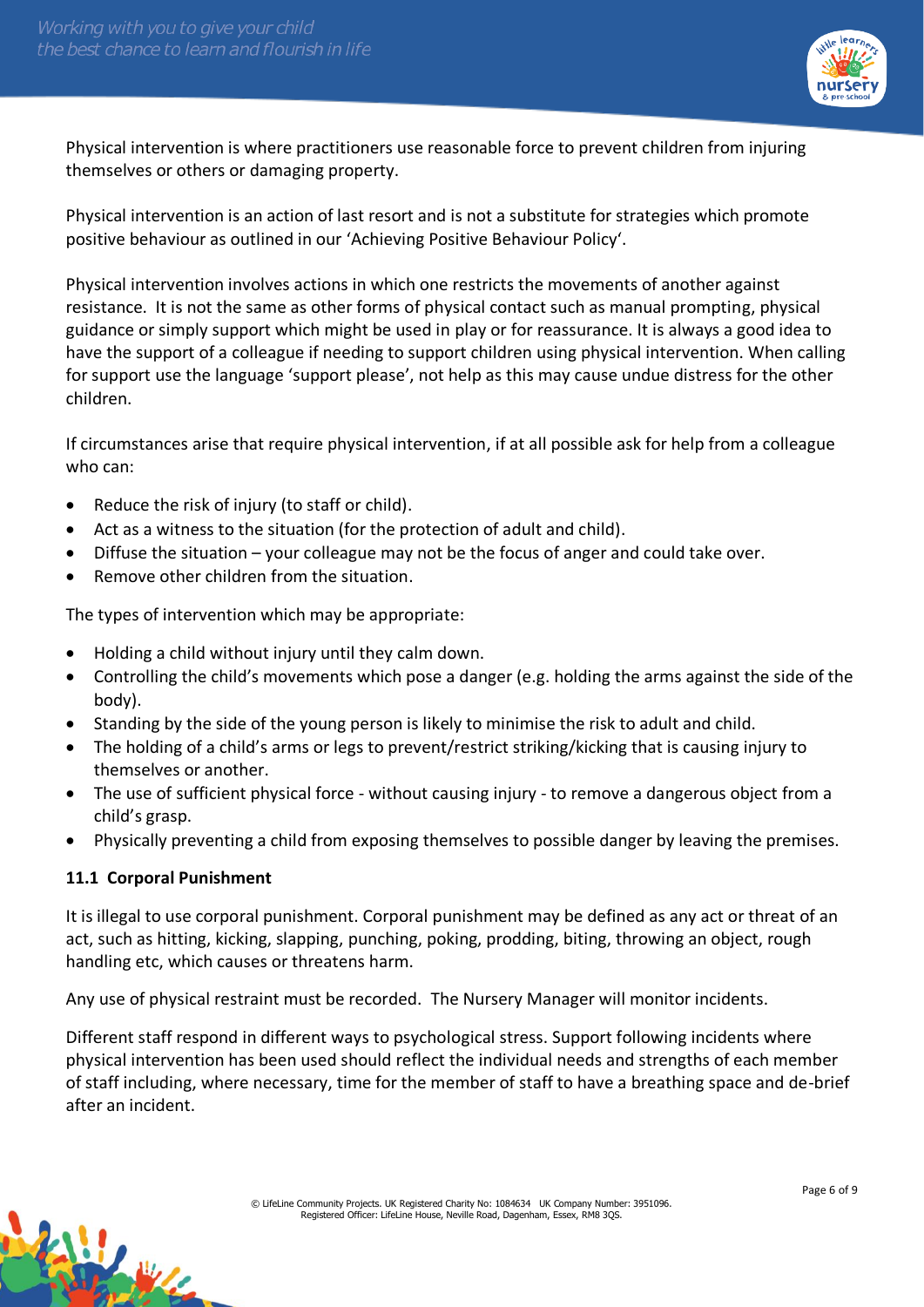

## **12. Policies and Procedures**

A full set of Little Learners operational policies and procedures are available to all staff at each nursery.

Policies and procedures relating to employment are provided to staff in a Staff Handbook during the induction period. These policies are also made available to staff on SharePoint.

Staff have a responsibility to familiarise themselves all policies and procedures that apply to their job and the area in which they work.

## **13. Safeguarding**

Safeguarding and promoting the welfare of children is everyone's responsibility. Everyone who comes into contact with children and their families and carers has a role to play in safeguarding children. In order to fulfil this responsibility effectively, all staff should make sure their approach is child-centred. This means that they should consider, at all times, what is in the best interests of the child.

All staff are required to follow the child protection procedures where they have a concern about a child or raise concerns about poor or unsafe practice by colleagues.

It is a mandatory requirement that staff attend safeguarding and child protection training. Little Learners provides safeguarding and child protection training to all staff through induction, regular internal and external refresher training and through updates and information provided at staff meetings.

#### **14. Smoking**

Smoking is not permitted in any part of the nursery or grounds at any time.

Staff accompanying children outside the nursery are not permitted to smoke.

Staff must not smoke while wearing nursery uniform as it is essential that staff are positive role models to children and promote a healthy lifestyle. If staff choose to smoke during breaks they are asked to change into their own clothing and smoke away from the main entrance.

## **15. Use of mobile phones, personal devices and cameras**

We take steps to ensure that there are effective procedures in place to protect children, young people and vulnerable adults from the unacceptable use of mobile phones, other personal devices such as tablets, smart watches, e-readers, electronic dictionaries and cameras in the setting.

#### **15.1 Personal mobile phones and other electronic devices**

- Personal mobile phones and other personal devices belonging to members of staff are not to be used in the children's rooms during work hours.
- Use in the staff room/office is permitted on breaks.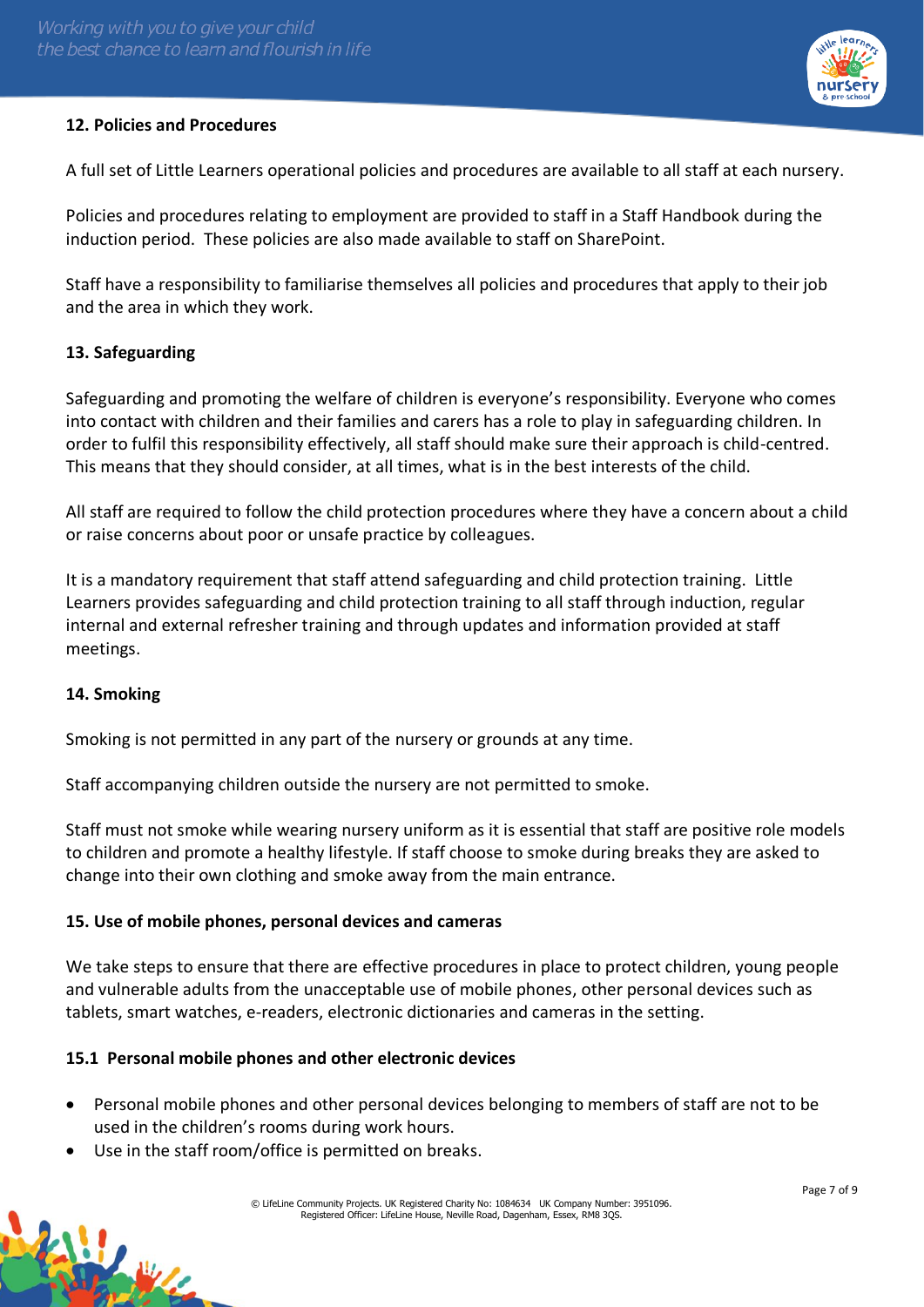

- At the beginning of each shift, personal mobile phones and other personal devices must be stored in the area allocated at each nursery.
- In the event of an emergency, personal mobile phones and other devices may be used in the staff room/office, with permission from the Nursery Manager.
- Members of staff must ensure that the telephone number of the nursery is known to immediate family and other people who need to contact them in an emergency.
- If members of staff take their own mobile phones, or other personal device on outings for use in the case of emergency, they must not take or receive personal calls as this will distract them.
- Members of staff are not permitted to use their personal mobile phones or other personal device for taking photographs of children on outings.

## **15.2 Cameras and videos**

- Members of staff must not bring their own cameras, video recorders or other personal recording device into the nursery.
- Photographs and recordings of children are only taken for valid reasons i.e. to record their learning and development, or for displays within the setting.
- Photographs or recordings in the centre are only taken on equipment belonging to the setting. Camera and video use is monitored by the Nursery Manager.
- Where parents request permission to photograph or record their own children at special events, permission will first be gained from all parents for their children to be included.
- Photographs and recordings of children are only taken of children if there is written permission to do so (found on the individual child's Registration Form).

#### **15.3 Photography and Videos**

As part of our work with children we take or record images. Any such work should take place with due regard to the law and the need to safeguard the privacy, dignity, safety and well-being of children. Informed written consent from parents or carers and agreement, where possible, from the child, should always be sought before an image is taken for any purpose. Staff can check that the parent has given consent by checking the child's confidential file.

All images and recordings will be made using Little Learners equipment which must not be taken off the premises. It is not acceptable for staff to use personal equipment.

Staff are not permitted to take photographs of children for their personal use.

#### **15.4 Social Media**

Staff must not post anything on to social networking sites such as Facebook that could be construed to have any impact on Little Learner's reputation or relate to the our nurseries or any children attending the nursery in any way. This includes: